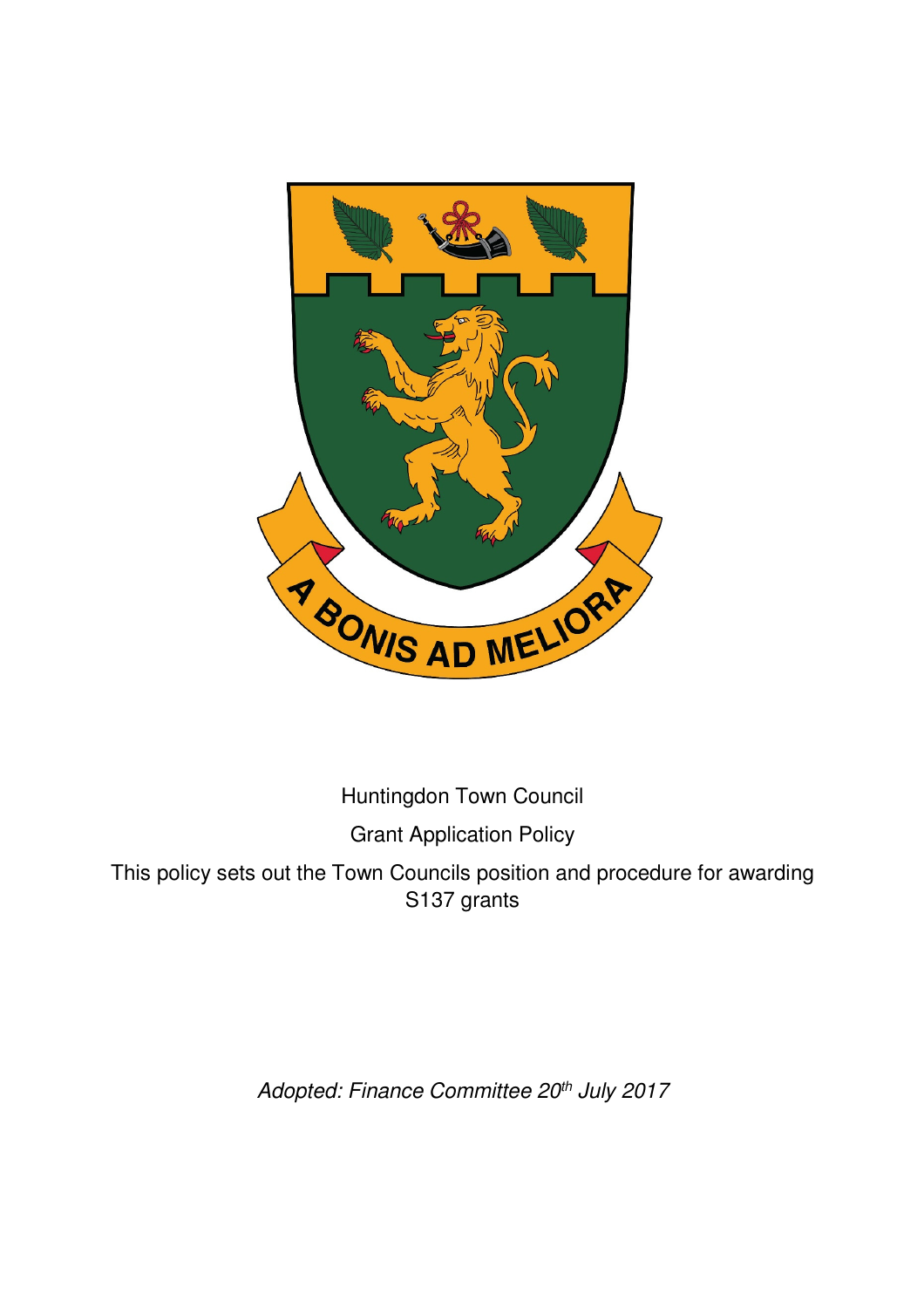In accordance with the Local Government Act 1972, Section 137, Huntingdon Town Council sets aside a sum of money each year which can be applied for by local organisations for "purposes, which may bring a direct benefit to their area or any part of it for some or all the inhabitants".

This document sets out the Town Council' policy and procedure for grants and donations under Section 137 of the above Act with its aim of ensuring that all of its award-making activity is open, transparent, fair and supports local organisations.

The Town Council's awards are open to established voluntary or community groups, as well as new or informal groups of residents who are or intend to become formally constituted by the date of application.

### **Who is eligible to apply?**

To be eligible for the award of a grant under Section 137 an organisation must:

- Be established for charitable, benevolent, social, cultural, recreational or philanthropic purposes;
- Have a constitution, or set of rules, which defines its aims, objectives and operational procedures;
- Be able to provide a copy of its latest annual accounts and be able to demonstrate that the accounts are checked and signed by a person independent of the group;
- Have a bank account operated by a minimum of at least two joint signatories

#### **What can be funded?**

- The project should be something which makes the local community a better place in which to live, work or visit
- It should benefit the people who live in the town
- There must be clear evidence that local people support the project and are involved in carrying it out
- Each group may only make one application per financial year
- Grant awards are capped at a maximum of £500

# **The following are not eligible**

- Support for individuals or private business projects
- The running costs of any organisation
- Projects which are the prime statutory responsibility of other government bodies
- Projects which improve or benefit privately owned land or property
- Projects which have already been completed or will have been completed by the time the grant is made.
- Organisations outside of the town, unless there is a direct benefit to the town
- Organisations which support or oppose any political party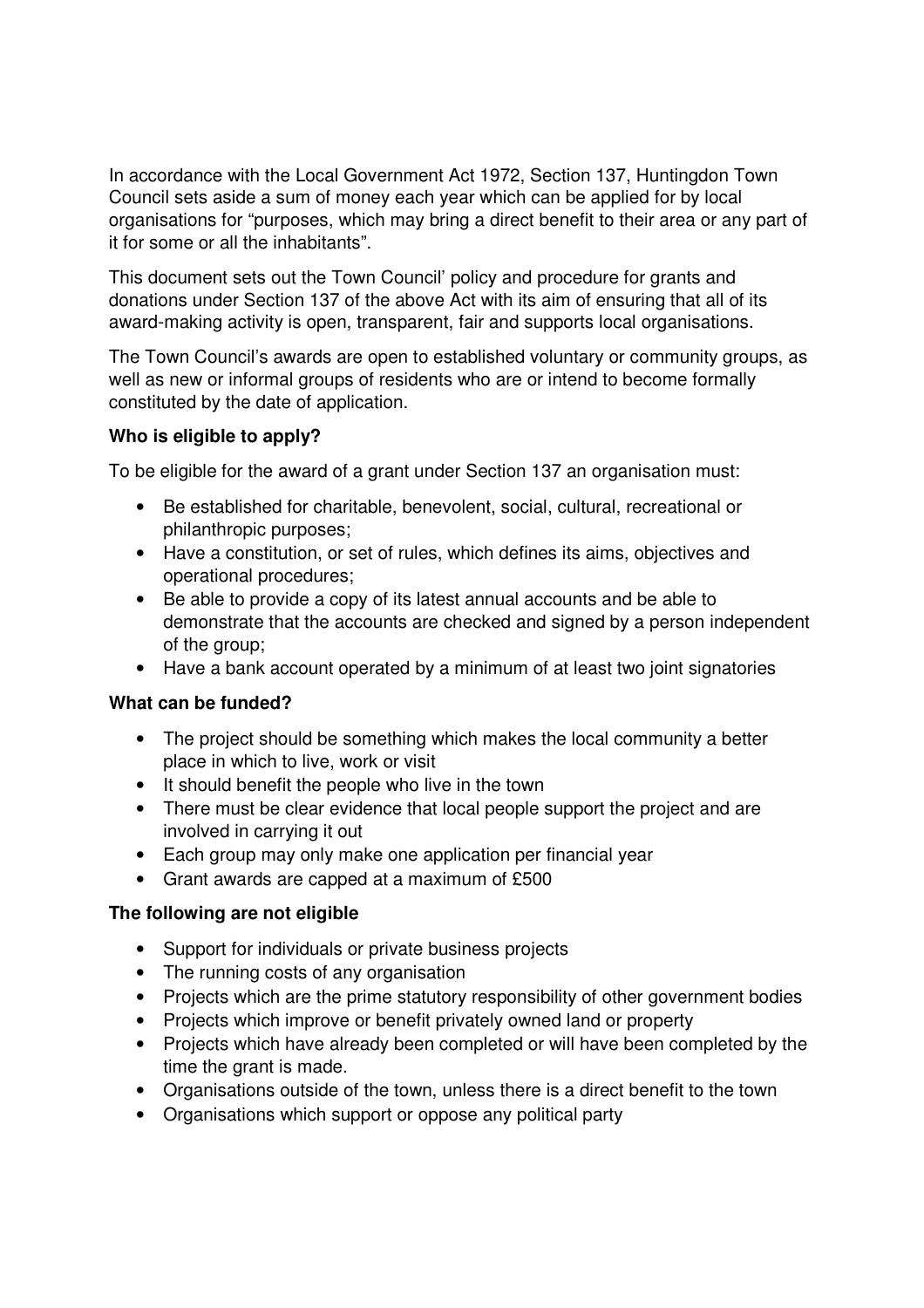• Organisations that discriminate on the grounds of gender, race, disability, sexual orientation, religion and belief or age.

# **Conditions of support**

The Town Council may make the award of any grant subject to all or some of the following conditions. Required conditions will be at the discretion of the Town Council and take into account an organisation's individual circumstances.

- In order to fully understand your project or activity, Town Councillors may wish to visit your project or activity, prior to it commencing. They may also wish to conduct a site visit once your funded project is underway
- As a minimum, you will write to confirm receipt of the cheque for audit purposes
- Funding must be spent within the financial year awarded and cannot be added wholly or partly to your reserves
- The grant must be used for the purpose for which the application was made. If the grant cannot be used for the stated purpose, all monies must be returned to the Council.
- All recipients of grants must provide a written report of how the grant money has been used within 6 months of receipt of the grant. As all Council money must be accounted for, evidence of expenditure must be supplied. The Council reserves the right to request a refund of monies awarded if the evidence supplied is unsatisfactory.
- The Council may make the award of any grant or subsidy subject to such additional conditions and requirements as it considers appropriate
- If your project costs are more than you anticipated on your application, any shortfall must be met by you
- The Town Council would ask that you acknowledge its support in your publications, publicity and annual papers

#### **When to apply**

The Town Council considers applications twice a year, at a meeting in March and a second meeting in October. All applications should be sent to the Town Clerk 14 days prior to the Grants Sub Committee Meeting. Only application forms received by these dates will be considered at the meeting.

Awards will not exceed the agreed annual budget unless the Town Council agrees to make an award under exceptional circumstances.

All groups will be treated equally. If an organisation has had a grant previously, they are not guaranteed to receive financial support again, but are not excluded from applying in a different financial year. A fresh application will be required each time.

How will decisions be made?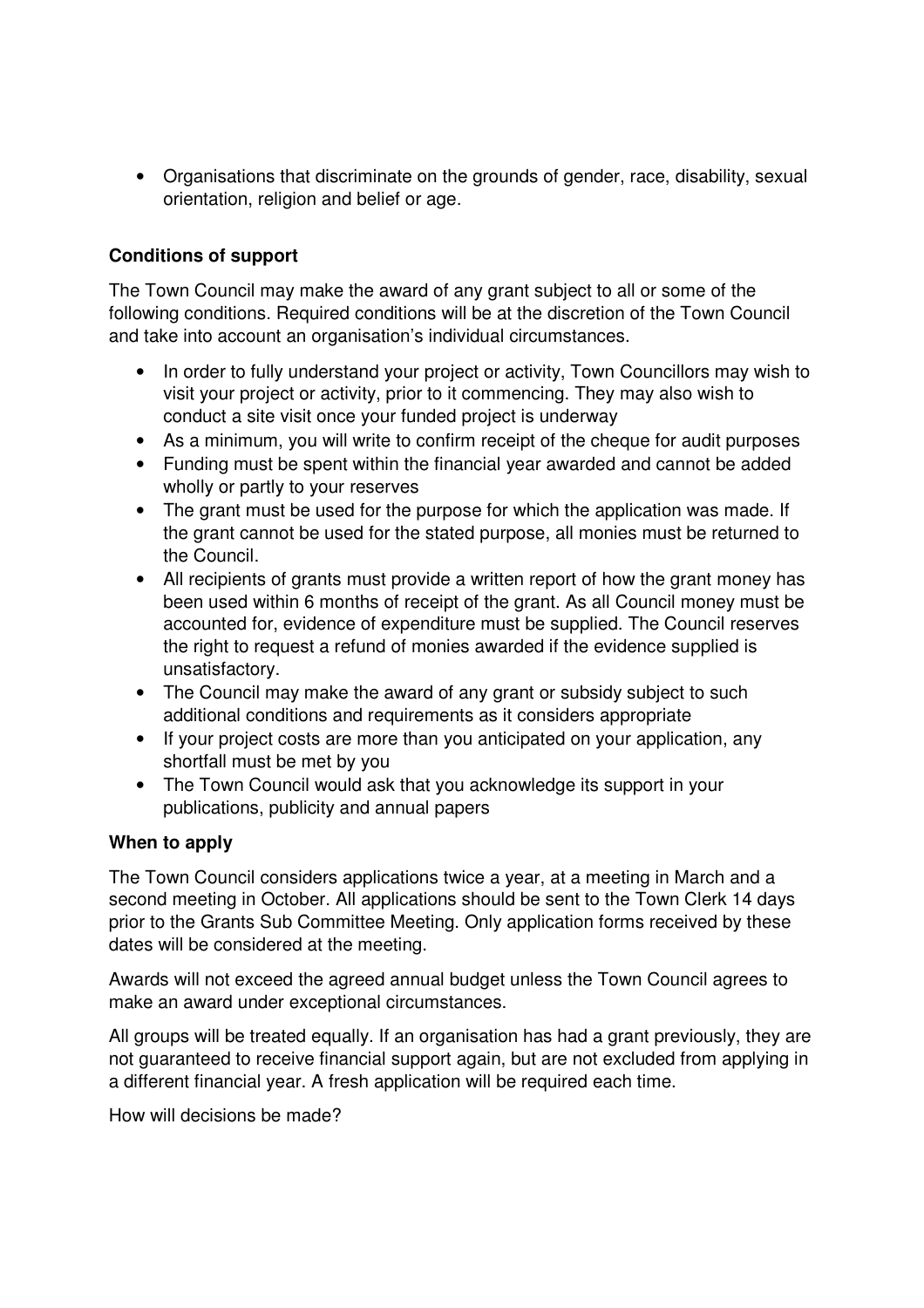All applications will be judged after the closing date. Each application will be assessed on its own merits. The Council will take into account whether the application satisfies the requirements of S137. Applications will be considered by Grants Sub Committee prior to approval at Full Council. Applicants may be required to attend the Grants Sub Committee to answer any questions councillors may have about the items/project.

Unfortunately the Town Council may not be able to fund all projects as there may be more applications than there is money available. Due account will be taken of the extent to which funding has been sought or secured from other sources or the applicants own fundraising activities. The Town Council reserves the right to refuse any application which it considers to be inappropriate, or contrary to the objectives of S137.

There is no right of appeal for unsuccessful applications.

#### **How to apply**

Applications should be made in writing. A copy of the application form is attached to this document.

If you require any further information, please contact the Town clerk

Huntingdon Town Council Town Hall Market Hill **Huntingdon** PE29 3PJ Town.council@huntingdontown.gov.uk 01480 411883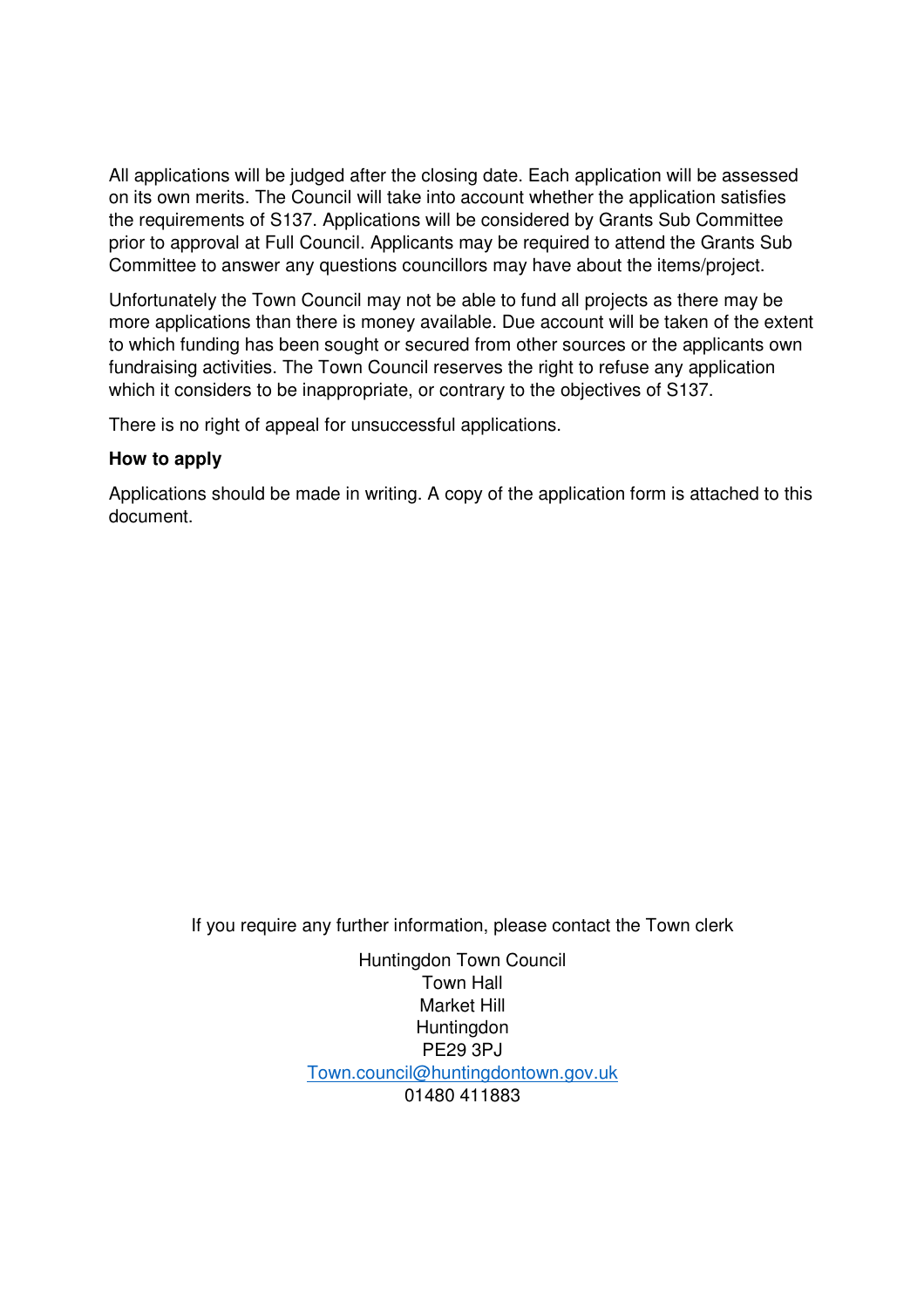

Huntingdon Town Council

Please read the Town Council's policy for awarding grants before completing this form.

| 1              | Name of the group or the organisation making the application                                     |
|----------------|--------------------------------------------------------------------------------------------------|
| $\overline{2}$ | A short description of aims of the group or organisation                                         |
| 3              | <b>Contact Details.</b><br>Name and position in the organisation                                 |
|                | Tel no:<br>Email:<br>Correspondence address:                                                     |
| $\overline{4}$ | Is the organisation a Registered charity?<br>If yes, please provide charity registration number. |
| 5              | What is the grant for                                                                            |
| 6              | Total cost of the project/items                                                                  |
| 7              | Amount of grant requested                                                                        |